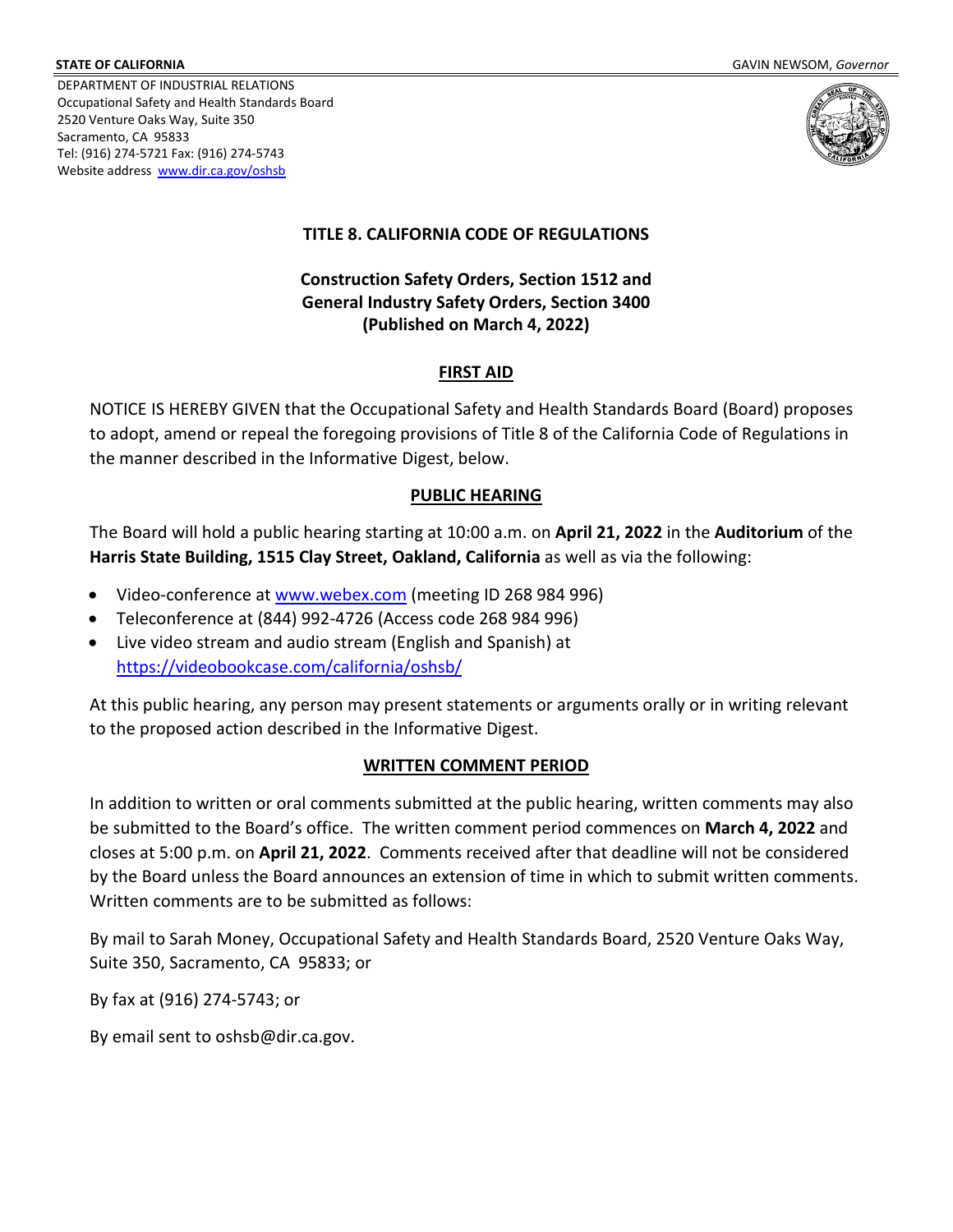#### **AUTHORITY AND REFERENCE**

Labor Code section 142.3 establishes the Board as the only agency in the State authorized to adopt occupational safety and health standards. In addition, Labor Code section 142.3 requires the adoption of occupational and health standards that are at least as effective as federal occupational safety and health standards. The proposed regulations implement, interpret, and make specific Labor Code section 2440 which requires all employers comply with standards relating to the ready availability of medical services and first aid adopted by the Occupational Safety and Health Standards Board, pursuant to Chapter 6 (commencing with section 140) of Division 1 of the Labor Code.

### **INFORMATIVE DIGEST OF PROPOSED ACTION/ POLICY STATEMENT OVERVIEW**

This proposed rulemaking results from an advisory committee convened at the Occupational Safety and Health Standards Board's (Board) request to consider Petition No. 519. This Petition requested that the requirement for approval of all first-aid kits by a consulting physician be removed. The Petitioner stated it would be very difficult for consulting physicians to be sufficiently familiar with the wide variety of possible worksite specific injury and illness risks to make knowledgeable decisions on appropriate and necessary first-aid kit contents. The Petitioner noted that Construction Safety Orders (CSO), section 1512(c) contains a list of minimal first-aid kit materials as an alternative to consulting physician input and called for a similar list to be provided in the General Industry Safety Orders (GISO). On March 17, 2011, the Board granted the Petition and referred the Petitioner's proposal to a representative advisory committee for consideration. The Board instructed the advisory committee to examine the issues raised by Petition No. 519 and review and revise the required first-aid supplies listed in section 1512(c).

The advisory committee met on June 29, 2011. The advisory committee was broadly composed of employee and employer representatives from the general industry and the construction industry, as well as technical experts in such fields as occupational medicine and emergency medical services and first aid. The committee decided the regulation should make the following clear:

- 1. The employer is responsible for thoroughly assessing the work environment for injury risks;
- 2. First-aid materials that are appropriate for the injury risks that are present in the work environment must be provided whether or not outside first-aid experts have been consulted.

The advisory committee discussed what items should or should not be included in a minimum firstaid kit. The committee also agreed that a minimal list of first-aid supplies would not be adequate for all workplaces, and that the changes to the standard should make clear that an employer's adoption of the proposed minimum list of supplies must still follow a workplace assessment of need. The committee also discussed the Petitioner's contention that it was difficult to obtain consulting physician input into first aid matters, but experiences differed on this point.

In March 2013, the Division sent a copy of the proposed changes to section 3400(c) to all advisory committee attendees and interested parties. This proposed rulemaking reflects both minor word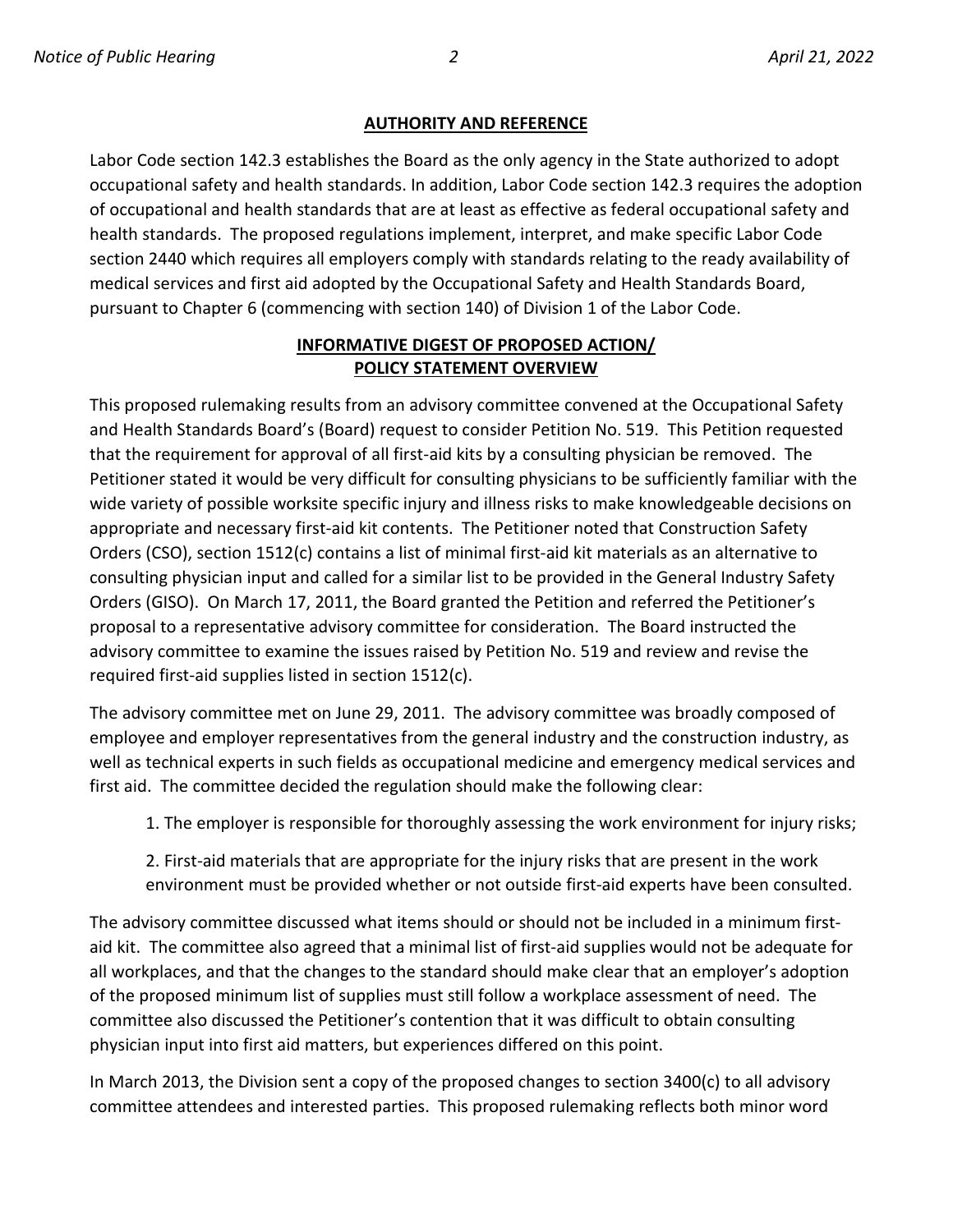changes and corrections to section 3400 suggested by the responses to the March 2013 transmittal and changes to the table in section 1512 that had been discussed at the advisory committee meeting on June 29, 2011.

A synopsis of the proposed changes is as follows:

#### **Section 1512. Emergency Medical Services.**

The proposal revises the title of section 1512 from "Emergency Medical Services" to "Medical Services and First Aid" to accurately portray the contents of the section and to be consistent with the title of section 3400, "Medical Services and First Aid".

#### **Subsection (c). First-Aid Kit.**

Section 1512(c)(1) currently requires employers on construction projects to ensure availability of appropriately stocked and maintained first-aid kits. This subsection also currently requires that the minimum first-aid supplies be determined by an employer-authorized, licensed physician, or, alternatively, in accordance with a table included in the subsection.

This proposed rulemaking revises the existing table of minimum first-aid kit supplies of section 1512(c)(1). It is proposed to include the phrase "and other materials" by removing six current items (safety pins, scissors, forceps, emesis basis, portable oxygen and its breathing equipment, and tongue depressors) from the table. These items are no longer considered appropriate or essential for the modern practice of first aid, and are not always stocked by the vendors of first-aid kits.

Four new items [medical exam gloves, single-use antibiotic treatment, single-use antiseptic application, and single-use CPR (cardiopulmonary resuscitation) disposable barrier device] are proposed to be added to the table of section  $1512(c)(1)$  for consistency with the table proposed in section 3400(c)(3) and because these items are considered necessary for the modern practice of first aid. All the additional items are also currently recommended to be included in first-aid kits in American National Standards Institute (ANSI) Z308.1 Standard: *Minimum Requirements for Workplace First Aid Kits and Supplies*, and as a result are available in most commercially available first-aid kits.

Additionally, two of the new items proposed to be added to the table of section 1512(c)(1), medical exam gloves and CPR disposable barrier devices are currently required by GISO, section 5193, Bloodborne Pathogens, because of the risk of transmission of bloodborne infection during the treatment of cuts, scrapes, open wounds, or other first-aid measures that expose employees to potentially infectious bodily fluids.

The proposed first-aid supplies added to the section 1512(c) table are required in the first-aid kit regardless of the number of employees in an establishment. To indicate this, an "X" is included in each existing column of the table, as each existing column represents a different number of employees in an establishment.

In the table of section 1512(c)(1), revisions are proposed to numerically list all the first-aid supplies in this table.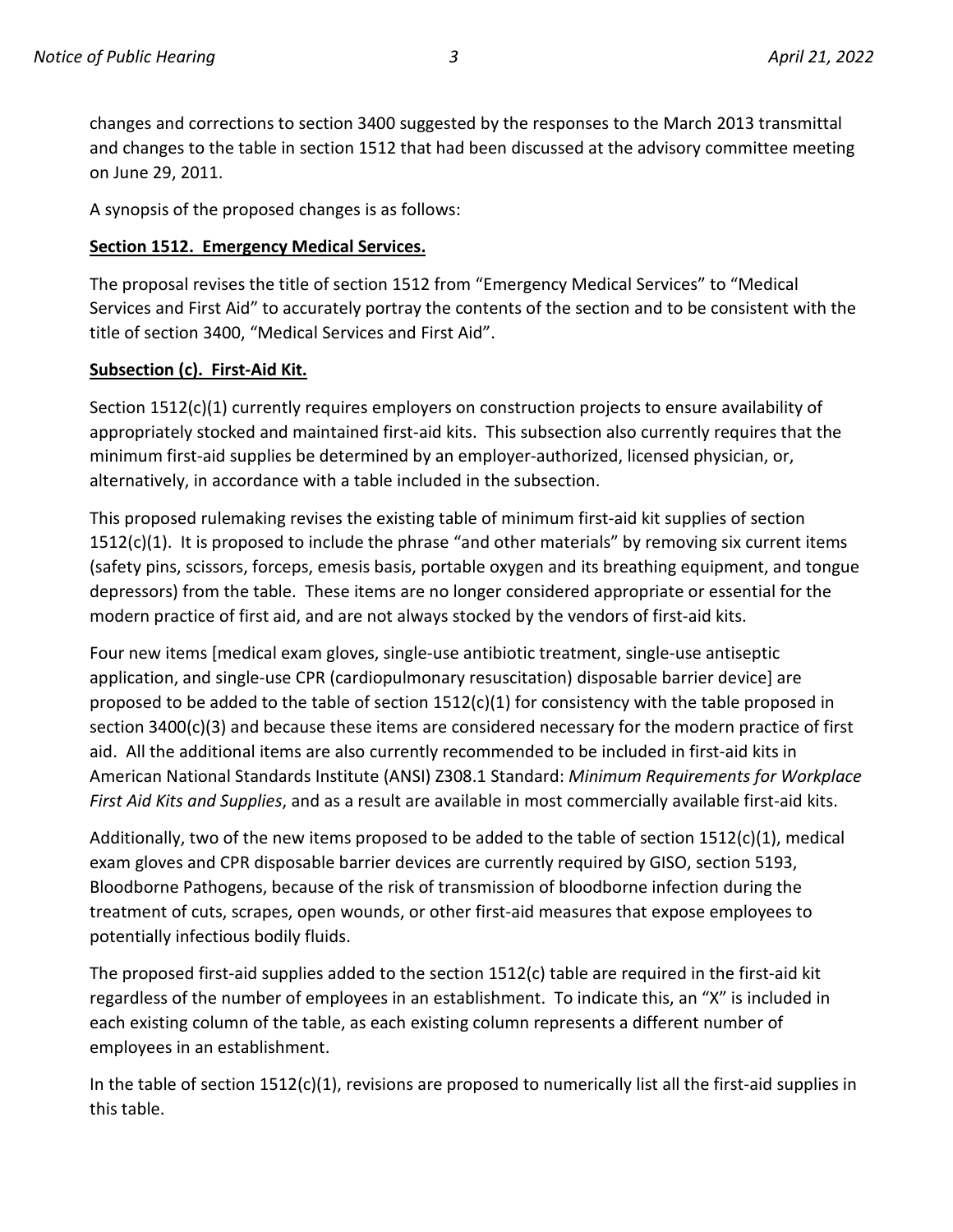The Board proposes to delete an existing phrase requiring additional equipment in adequate quantities consisting of items following the first asterisk in the existing section  $1512(c)(1)$  table in order to be consistent with revised section 3400 and to make it clear that the requirement to maintain adequate supplies applies to all first-aid kit items, not just the ones appearing above the asterisk. Therefore, it is proposed to include the phrase "and other materials" between the word "Dressings" and the phrase "in adequate quantities consisting of:" to clarify that the following is a list of first aid supplies and not just dressings.

The Board also proposes to delete the second existing asterisk with its explanation located at the end of the table of first-aid supplies in section 1512(c)(1) that states "To be readily available but not necessarily within the first-aid kit". This asterisk, with its explanation, was meant to address the storage of currently required first-aid kit supplies (portable oxygen tanks) that would be too large to fit within most commercially available first-aid cabinets. In the proposed revised table, this asterisk with its explanation is superfluous because the portable oxygen tank requirement is being removed, and all first-aid kit elements that will be required will fit in standard first-aid kit containers.

### **Subsection (c)(3).**

Section 1512(c)(3) currently requires that drugs, medicines, and similar medically related preparations are not to be included in first-aid kits unless specifically approved, in writing, by an employer-authorized, licensed physician.

The Board proposes to add antiseptics to the table in section  $1512(c)(1)$  as a mandatory item in the first-aid kit and delete them from section 1512(c)(3) to be consistent with the first-aid kit requirements contained in section 3400.

The Board proposes to delete eye irrigation solutions from section 1512(c)(3). Eye irrigation solutions cannot serve as a replacement for eye wash stations (required by GISO, section 5162) needed to flush chemical splashes from the eyes. In many instances, eye irrigation solutions can worsen a chemical splash, so these solutions must not be included in first-aid supplies.

#### **Section 3400. Medical Services and First Aid.**

#### **Subsection (c).**

Section 3400(c) currently requires all employers to ensure the availability of adequate first-aid kits approved by a consulting physician.

This proposal revises section 3400(c) by moving the existing requirement that first-aid kits be approved by a consulting physician to an optional provision in new subsection (3) of section 3400(c). The proposal also clarifies the existing requirement that employers are responsible for ensuring the adequacy of first-aid materials for their workplace based upon the size of the workplace and the type of hazards found within it.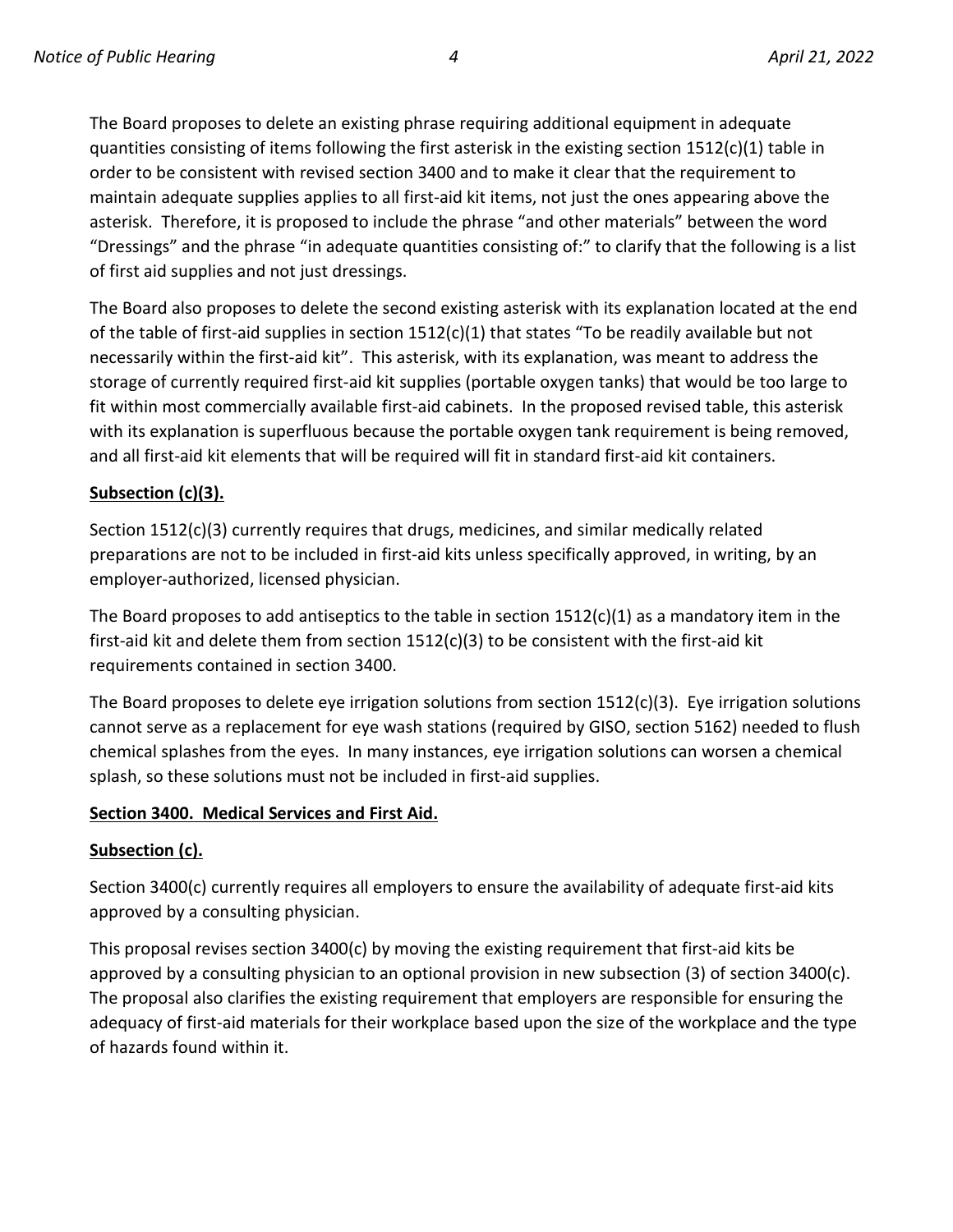The following non-substantive changes to the existing text of subsection (c) are proposed to improve clarity. The second sentence is re-designated as a separate subsection (1) and the third sentence is re-designated as a separate subsection (2).

New proposed subsection (c)(3) allows employers to use first-aid kits approved by an employerauthorized, licensed physician similar to the existing requirement or to use, at a minimum, a new proposed table of first-aid materials. The employers shall evaluate the need for additional first-aid kits and additional types and quantities of first-aid equipment and supplies based on the size of their business and the hazards involved. The proposed table lists the minimum type and quantity of firstaid materials suitable for a workplace without unusual first-aid needs. This list is the same as the ANSI Z308.1 list of minimum materials, except that burn ointment and a first-aid manual are omitted from the proposed list.

Two new "notes" are added to this section. The first "note" informs employers that the use of certain hazardous chemicals in the workplace may require additional first-aid materials be included in a first-aid kit for the contents to be considered adequate. It further states that employers may need to assess other factors when determining the contents of the first-aid kits. The second "note" reminds employers with hazardous chemicals in the workplace of an existing requirement in GISO, section 5194(h), Hazard Communication, that information on first-aid treatment of hazardous chemical exposures must be included as part of employee information and training.

The Board evaluated the proposed regulations pursuant to Government Code section 11346.5(a)(3)(D) and has determined that the regulations are not inconsistent or incompatible with existing state regulations. This proposal is part of a comprehensive system of occupational safety and health regulations. The consistency and compatibility of that system's component regulations is provided by such things as: (1) the requirement of the Federal Occupational Safety and Health Administration and the Labor Code that state regulations be at least as effective as their federal counterparts, and (2) the requirement that all state occupational safety and health rulemaking be channeled through a single entity (the Standards Board).

This proposal is at least as effective as the equivalent federal standards in Title 29 Code of Federal Regulations, section 1910.151 (general industry) and section 1926.50 (construction industry) published by the Occupational Safety and Health Administration.

# **Anticipated Benefits**

# **Section 1512. Emergency Medical Services.**

By modernizing the table of minimum first-aid supplies upon which construction employers may rely to stock workplace first-aid kits, the proposed changes to section 1512(c) make it easier for construction employers to be in compliance with the regulation. The proposed changes also remove requirements to stock certain items that are no longer considered necessary for the modern practice of first aid.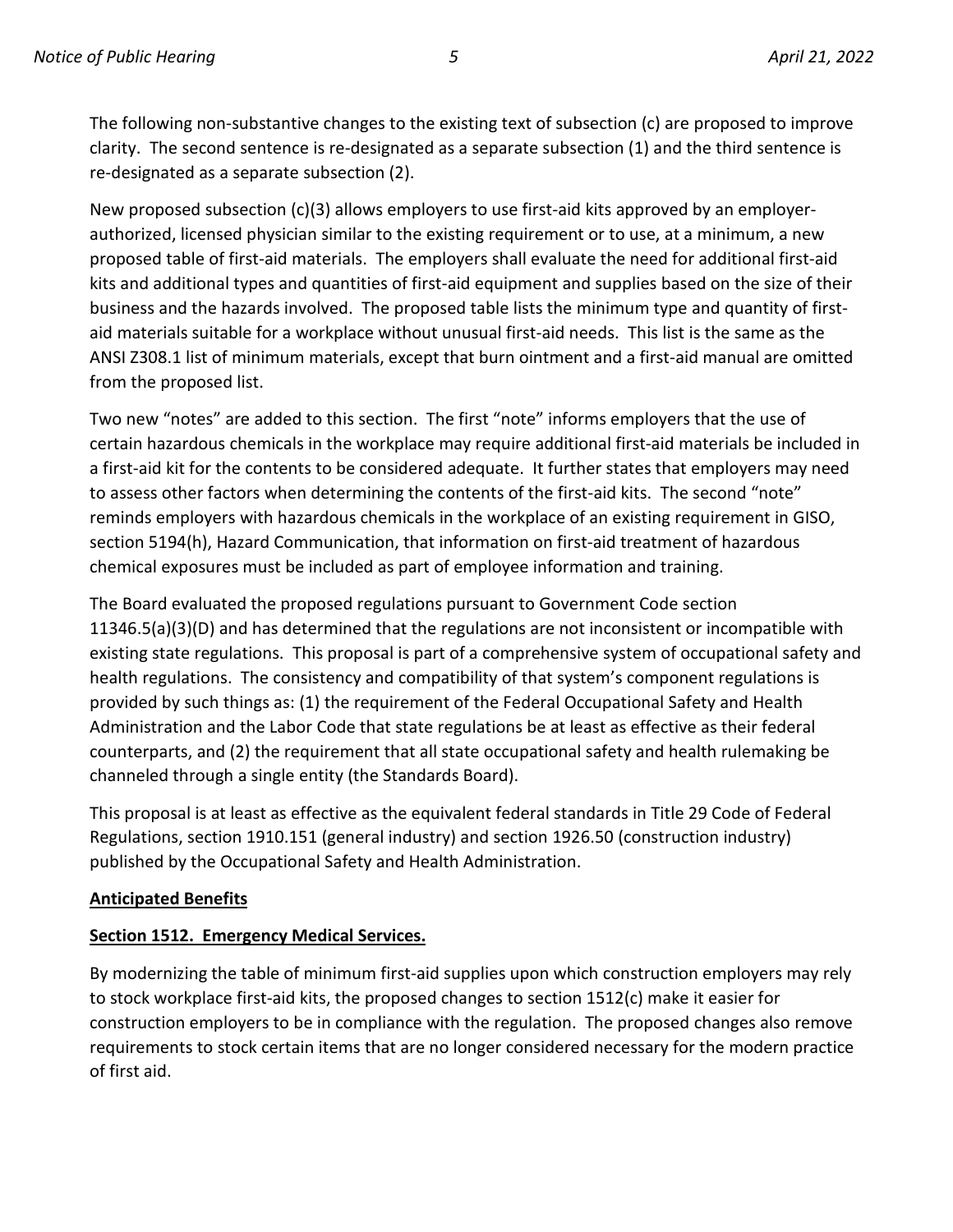#### **Section 3400. Medical Services and First Aid.**

These proposed revisions to section 3400(c) will make it easier for employers to comply with the regulation. Employers without unusual first-aid needs can comply with this regulation without engaging the services of a consulting physician to determine first-aid kit contents and use the new proposed table in section 3400(c). Employers with unusual first-aid needs may continue to use the existing requirement to have a consulting physician approve their first-aid kits. Employees will be safer because the proposed revisions clarify the existing requirement that employers must evaluate the risks of injury and illness in the workplace in order to make decisions about first-aid kit contents.

### **DISCLOSURES REGARDING THE PROPOSED ACTION**

#### **Mandate on Local Agencies and School Districts:** None.

**Cost or Savings to State Agencies:** Depending on the function of the agency, costs and savings will be similar to the impacts described below for general industry or construction industry employers.

# **Cost to Any Local Government or School District Which Must be Reimbursed in Accordance with Government Code Sections 17500 through 17630:** None.

**Other Nondiscretionary Cost or Savings Imposed on Local Agencies:** Depending on the function of the agency, costs and savings will be similar to the impacts described below for general industry or construction industry employers.

#### **Cost or Savings in Federal Funding to the State:** None.

#### **Cost Impacts on a Representative Private Person or Business:**

This proposal will not have a significant adverse economic impact on businesses.

For construction businesses, the proposed changes to section 1512 remove costly items from the existing list of first-aid items that are no longer used in first-aid treatment. The proposal adds items to the list that are typically included in commercially available first-aid kits. Construction employers may also continue to use existing first-aid kits as determined by an employer-authorized, licensed physician, as there are no proposed changes to this option.

The cost to existing small construction employers to upgrade to the first-aid kit contents required in this proposal is estimated to be about \$6. A typical construction employer with average number of employees will need more kits; these employers incur about \$51 in costs to upgrade to the proposal's kit contents. A new small construction business will incur about \$39 in costs while a new typical construction business will incur approximately \$150 in costs.

For general industry, the proposed changes to section 3400 will provide a second option to employers in determining the contents of their first-aid kits. Existing employers may continue to use existing first-aid kits as determined by an employer-authorized, licensed physician without incurring new costs. Employers without unusual first-aid needs may choose the second option to use a first-aid kit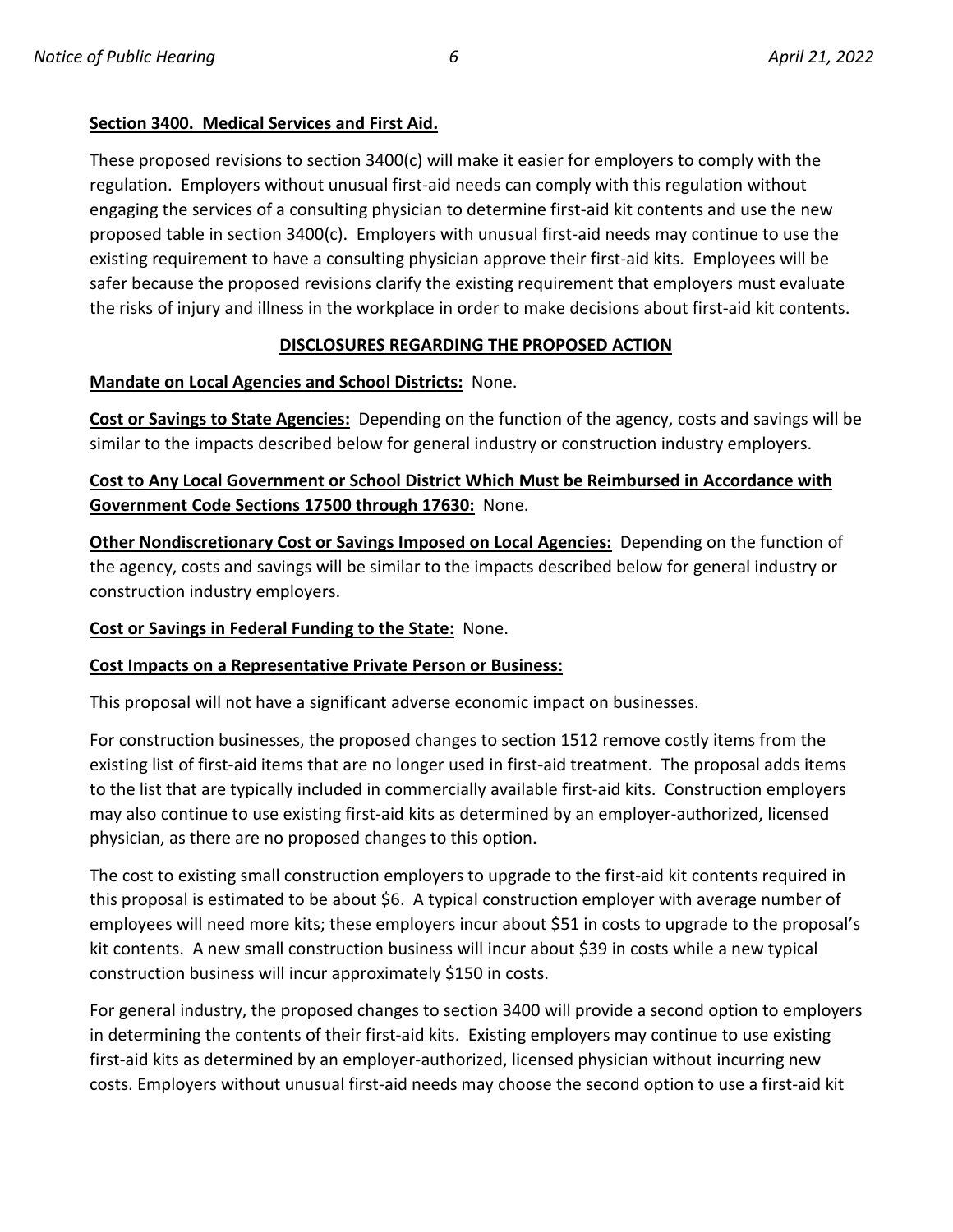consisting of a list of items typically found in commercially available first-aid kits at a cost of \$11.81 per kit. A new small business in general industry will incur approximately \$37 in costs while a typical general industry business will incur about \$201 in costs.

For both construction and general industries, ongoing costs of the proposal will be minimal and limited to the employer's need to restock kit contents as items are used or expire.

# **Statewide Adverse Economic Impact Directly Affecting Businesses and Individuals: Including the Ability of California Businesses to Compete:**

The Board has made an initial determination that this proposal will not result in a significant, statewide adverse economic impact directly affecting businesses/individuals, including the ability of California businesses to compete with businesses in other states. Employers in all states are currently required to supply and maintain first-aid materials. The types and quantities of first-aid supplies that employers must purchase and supply are not significantly changed by this proposal. Based upon a review of commercially available first-aid materials and first-aid kits, most businesses will experience cost savings or no change in expenditures on first-aid materials as a result of this proposal.

For construction businesses, the proposal removes items from the existing list of required first-aid items that are no longer recommended or used for first-aid treatment. Any items added to the construction list are of similar or lower cost to the ones removed, and are already typically included in the first-aid kits employers currently purchase.

For general industry, employers may continue to follow the existing requirement of having a consulting physician determine the contents of their first-aid kits. The proposal will allow a second alternative for employers without unusual first-aid needs who elect not to use a physician. These employers will be able to rely on a brief consensus list of inexpensive first-aid items that are less in number and expense than are found in typical first-aid kits available for purchase.

# **Significant Affect on Housing Costs:** None.

# **SMALL BUSINESS DETERMINATION**

The Board has determined that the proposed amendments may affect small businesses. However, no economic impact is anticipated. Small business employers are currently required to provide and maintain first-aid supplies. The types and quantities of first-aid supplies that businesses must purchase and supply are not significantly changed by this proposal.

# **RESULTS OF THE ECONOMIC IMPACT ASSESSMENT/ANALYSIS**

The proposed regulations will not have any effect on the creation or elimination of California jobs or the creation of new businesses or the elimination of existing California businesses or affect the expansion of existing California businesses.

There will be no significant adverse economic impact on businesses as a result of this proposal because the types and quantities of first-aid supplies that businesses must purchase and supply is not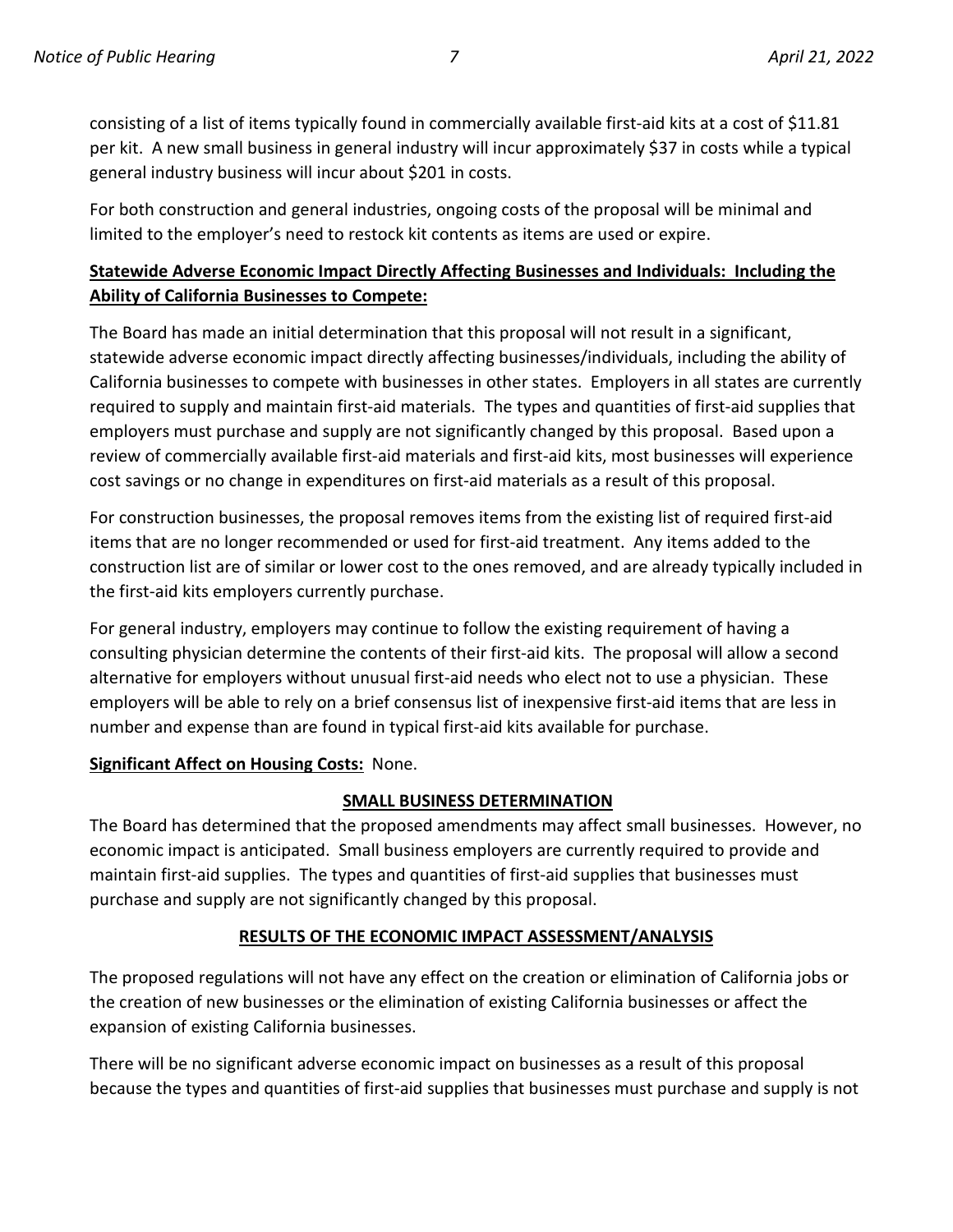significantly changed by this proposal. For general industry, employers will no longer be obligated to engage the services of a consulting physician to advise on first-aid kit contents. Instead, these employers will be able to rely on a brief consensus list of inexpensive first-aid items that are less in number and expense than are found in typical commercially available first-aid kits. For construction businesses, the proposal removes items from the existing list of required first-aid items that are no longer recommended or used for first-aid treatment. Any items added to the construction list are of similar or lower cost to the ones removed, and are already typically included in the first-aid kits employers currently purchase.

This proposal clarifies the requirements for provision of first-aid supplies, making it easier for employers to comply. Workers in California will benefit by the proposal because first-aid kits on the job will be more likely to be adequately provisioned than currently.

#### **BENEFITS OF THE PROPOSED ACTION**

By clarifying the requirements for first-aid kit contents and making it easier for employers to clearly understand the requirements, the proposed changes will improve the rate at which first-aid kits are initially provided to the workplace and will help ensure the kits are adequately provisioned. General industry employers choosing to no longer seek the advice of a consulting physician may save an average of \$100. Therefore, the proposed regulations will benefit the health and welfare of California residents and worker safety. It is not anticipated that the regulations will affect the state's environment.

#### **CONSIDERATION OF ALTERNATIVES**

In accordance with Government Code Section 11346.5(a)(13), the Board must determine that no reasonable alternative it considered to the regulations or that has otherwise been identified and brought to its attention would either be more effective in carrying out the purpose for which the action is proposed or would be as effective and less burdensome to affected private persons or would be more cost-effective to affected private persons and equally effective in implementing the statutory policy or other provision of law than the proposal described in this Notice.

The Board invites interested persons to present statements or arguments with respect to alternatives to the proposed regulations at the scheduled public hearing or during the written comment period.

#### **CONTACT PERSONS**

Inquiries regarding this proposed regulatory action may be directed to Christina Shupe (Executive Officer) or the designated back-up person, Steve Smith (Principal Safety Engineer) at the Occupational